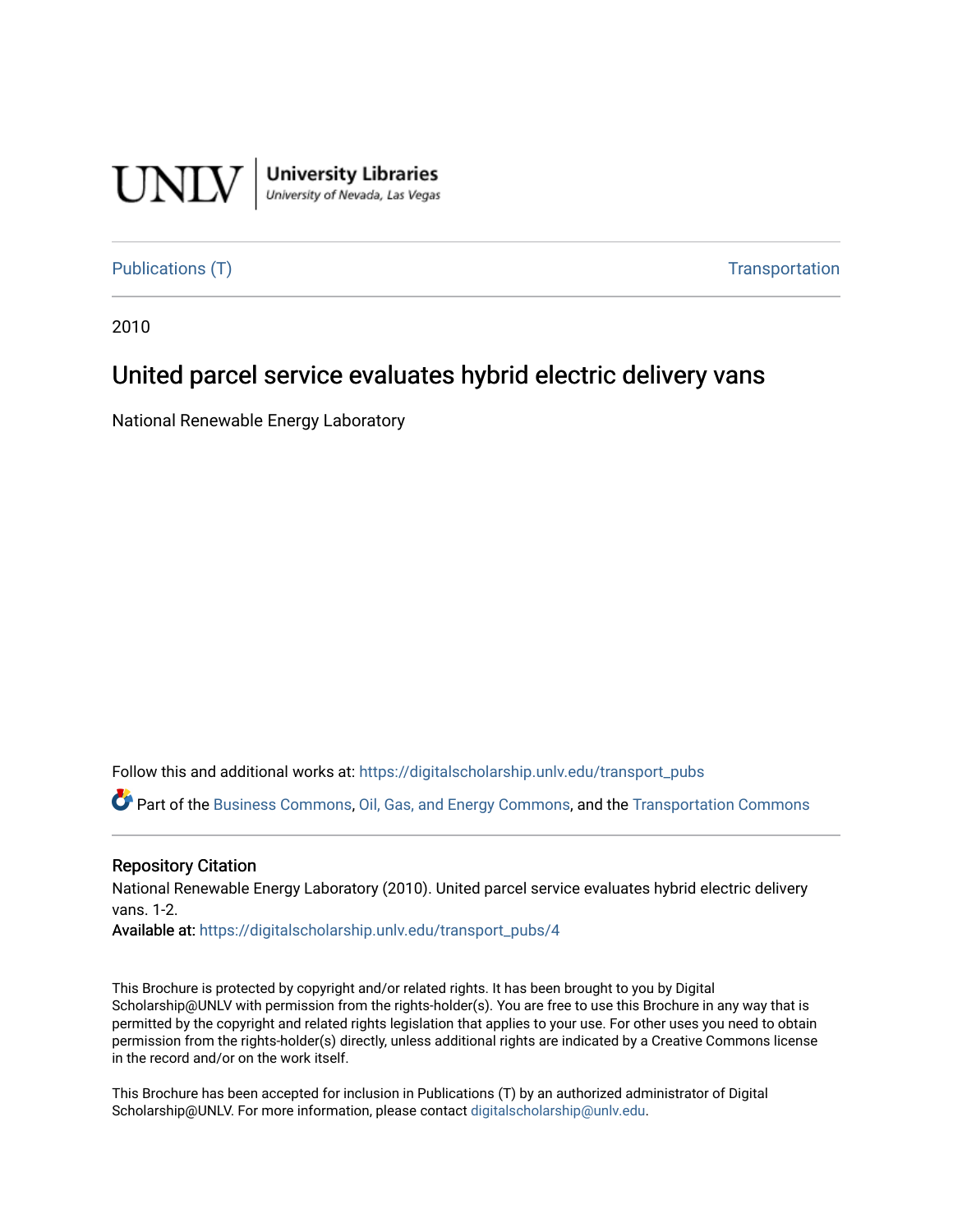# United Parcel Service Evaluates Hybrid Electric Delivery Vans

The National Renewable Energy Laboratory's (NREL) Fleet Test and Evaluation team evaluated the 12-month, in-service performance of six Class 4 hybrid electric delivery vans—fueled by regular diesel—and six comparable conventional diesel vans operated by the United Parcel Service (UPS). In addition, the fuel economy and emissions of one Class 6 UPS hybrid electric delivery van and one comparable conventional diesel van were tested on a laboratory chassis dynamometer. All the hybrid vans tested were equipped with the same parallel hybrid system manufactured by Eaton Corp., including a synchronous brushless, permanent magnet motor (26-kW continuous power, 44-kW peak power) and lithium-ion batteries that provide 340 VDC and 1.8 kWh of energy storage. UPS is satisfied with its 50 prototype hybrid vans and ordered 200 more in 2009.

### In-Service Testing: Project Design and Data Collection

The vans were tested for 12 months, from January through December 2008. The six hybrid vans had been placed in service at a UPS facility in Phoenix during the second half of 2007. The six diesel vans had been placed in service at a facility in nearby Estrella, Arizona, in early 2007. The diesel vans were selected because they had the same size and cargo capacity as the hybrid vans, and they drove a comparable number of miles each day. During the evaluation, global positioning system (GPS) data loggers were installed in two vans from each study group to obtain detailed information about their routes.

No modifications of the Phoenix facility were required to implement the hybrid vehicles into the fleet. Drivers were trained on hybrid operation, but no restrictions or special accommodations were made for their use. However, UPS did assign them to urban

### Advanced Vehicle Testing

This project is part of a series of evaluations performed by NREL's Fleet Test and Evaluation team for the U.S. Department of Energy's (DOE) Advanced Vehicle Testing Activity (AVTA). AVTA bridges the gap between research and development and the commercial availability of advanced vehicle technologies that reduce petroleum use and improve air quality in the United States. The main objective of AVTA projects is to provide comprehensive, unbiased evaluations of advanced vehicle technologies in commercial use. Data are collected and analyzed for operation, maintenance, performance, costs, and emissions characteristics of advancedtechnology fleets and comparable conventional-technology fleets operating at the same site. AVTA evaluations enable fleet owners and operators to make informed vehicle-purchasing decisions.



UPS' hybrid electric delivery vans demonstrate 31% to 37% higher fuel economy than comparable conventional vans.

routes rather than rural routes to make the best use of the hybrid drive train. Dispatch and maintenance practices were the same at both facilities.

The Phoenix facility had onsite fueling, and vehicles were fueled by drivers using an internal fuel card system. The Estrella facility did not have onsite fueling; drivers fueled the vehicles at public stations using a corporate fuel card. In both cases, drivers logged fueling events on their electronic tablets and uploaded records to a central database. Fueling and maintenance data were collected by UPS and shared with the Fleet Test and Evaluation team.

### In-Service Testing: Results

In-service testing results included van use and duty cycle, fuel economy, maintenance costs, and reliability.

**Van Use and Duty Cycle:** The hybrid vans averaged 20% fewer miles per month than the diesel vans (1,403 versus 1,758 miles per month). The hybrid vans consistently drove fewer miles throughout the evaluation period, and they experienced extended downtime late in the period owing to an accident and calibration issues. They also spent more time idling and operating at slower speeds than did the diesels, and the diesels spent slightly more time operating at greater speeds; this accounted for much of the difference in miles driven.

**Fuel Economy:** The average fuel economy of the hybrid vans (13.1 mpg) was 28.9% higher than that of the diesel vans (10.2 mpg).

**Maintenance Costs:** The total maintenance cost for the hybrid vans (\$0.140 per mile) was 8% lower than for the diesel vans (\$0.152 per mile), and the propulsion-related maintenance cost was 5% lower for the hybrid vans (\$0.034 per mile versus \$0.036 per mile). These results provide only a snapshot of known maintenance costs for the evaluation period. Additional capital and operating-cost information and warranty information would be needed to provide a full picture of the vehicles' life-cycle costs.